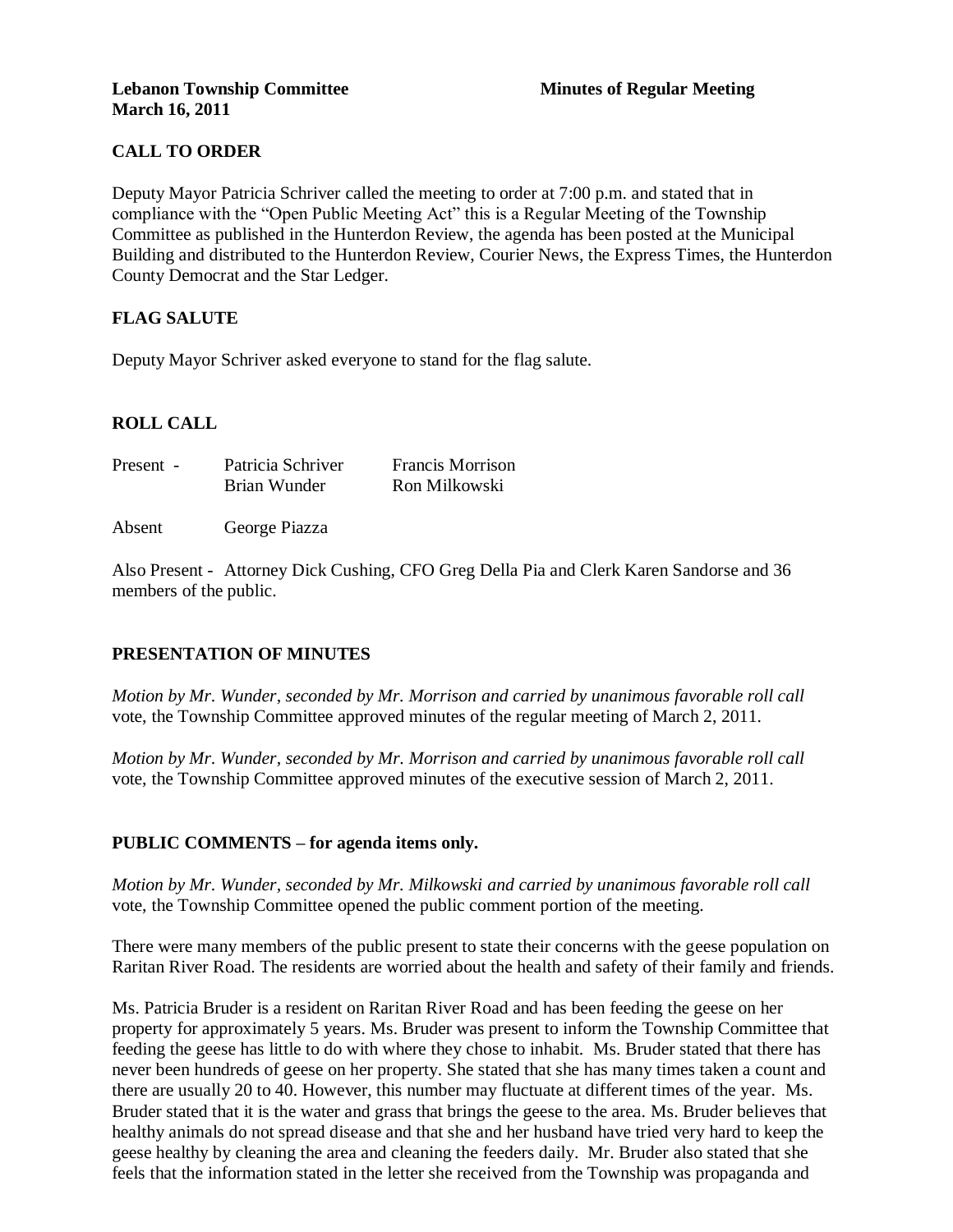LTCM 03/16/2011 Page 2 of 9

that she can quote scientific studies that prove that goose feces is not dangerous to humans. Ms. Bruder informed the Committee of other methods in which coli form may contaminate water. Ms. Bruder read a lengthy statement to the Township Committee for their consideration prior to the adoption of Ordinance No. 2011-06.

*Motion by Mr. Morrison, seconded by Mr. Wunder and carried by unanimous favorable roll call*  vote, the Township Committee closed the public comment portion of the meeting.

### **ORDINANCES**

### **Introduction**

## **Ordinance No. 2011-04**

*Motion by Mr. Wunder, seconded by Mr. Morrison, and carried by favorable roll call vote, the* Township Committee approved Ordinance No. 2011-04 on first reading. AYES: Morrison, Schriver, Wunder NAYS: Milkowski ABSENT: Piazza (As entitled below).

### TOWNSHIP OF LEBANON COUNTY OF HUNTERDON ORDINANCE NO. 2011-04

### AN ORDINANCE AUTHORIZING THE TOWNSHIP'S ACQUISITION OF A FEE OWNERSHIP INTEREST IN LANDS IN THE TOWNSHIP KNOWN AS BLOCK 49, LOT 4.02, AUTHORIZING THE GRANTING OF A DECLARATION OF CONSERVATION RESTRICTION ON SAID LANDS, AND ALSO AUTHORIZING THE CONVEYANCE OF THE TOWNSHIP'S FEE INTEREST IN SAID LANDS FOR NOMINAL CONSIDERATION AND THE POSSIBLE ACCEPTANCE BACK OF A PERCENTAGE FEE INTEREST

**Public Hearing will be held on April 6, 2011.**

**Introduction**

## **Ordinance No. 2011-05**

*Motion by Mr. Wunder, seconded by Mr. Morrison, and carried by unanimous favorable roll call*  vote, the Township Committee approved Ordinance No. 2011-05 on first reading. (As entitled below).

> ORDINANCE NO. 2011-05 TOWNSHIP OF LEBANON COUNTY OF HUNTERDON STATE OF NEW JERSEY AN ORDINANCE TO REVISE, AMEND AND SUPPLEMENT THE CODE OF THE TOWNSHIP OF LEBANON CHAPTER 400, TITLED "ZONING", SPECIFICALLY SECTION 400-10, TITLED "ACCESSORY USES AND STRUCTURES"

#### **Public Hearing to be held on April 20, 2011**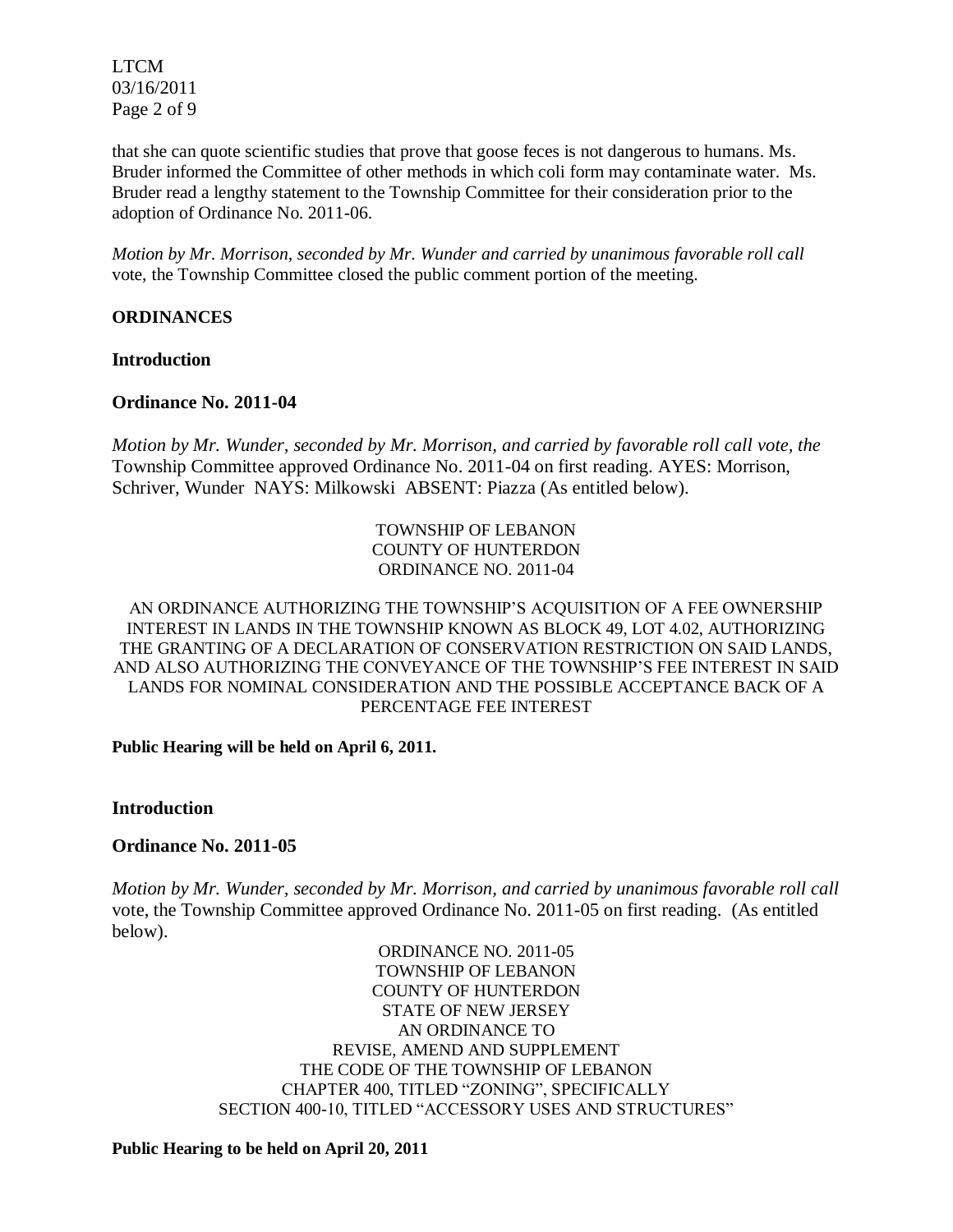LTCM 03/16/2011 Page 3 of 9

### **Introduction**

#### **Ordinance No. 2011-06**

Attorney Cushing stated that he would like to amend the language in the originally drafted ordinance. Attorney Cushing stated that he would like the ordinance to pertain to all Wild Water Fowl rather than just Canada Geese.

*Motion by Mr. Wunder, seconded by Ms. Schriver and carried by unanimous favorable roll* call vote, the Township Committee approved Ordinance No. 2011-06 on first reading as amended. (As entitled below).

> TOWNSHIP OF LEBANON COUNTY OF HUNTERDON ORDINANCE NO. 2011-06

#### AN ORDINANCE PROHIBITING THE FEEDING OF WILD GEESE

**Public Hearing to be held on April 6, 2011**

#### **RESOLUTIONS**

#### **Resolution No. 29-2011- Refund for Overpayment of Taxes**

*Motion by Mr. Wunder, seconded by Mr. Milkowski and carried by unanimous favorable roll call*  vote, the Township Committee approved Resolution No. 29-2011 as written below.

# **TOWNSHIP OF LEBANON COUNTY OF HUNTERDON STATE OF NEW JERSEY RESOLUTION NO. 29-2011**

WHEREAS there exists an overpayment of \$3,640.92 for first quarter 2011 taxes due to a duplicate payment for Block 66, lot 2.11, 3 King James Court and,

WHEREAS this amount has been requested for refund by James and Lisa Fedak, owners of the property,

THEREFORE BE IT RESOLVED, that the Treasurer be authorized to prepare and Mayor, Treasurer and Clerk be authorized to sign this refund check in the amount of \$3,640.92 to James and Lisa Fedak.

# **Resolution No. 30-2011 – Transfers**

*Motion by Mr. Milkowski, seconded by Ms. Schriver and carried by unanimous favorable roll call*  vote, the Township Committee approved Resolution No. 30-2011 as written below.

> TOWNSHIP OF LEBANON COUNTY OF HUNTERDON STATE OF NEW JERSEY RESOLUTION 30-2011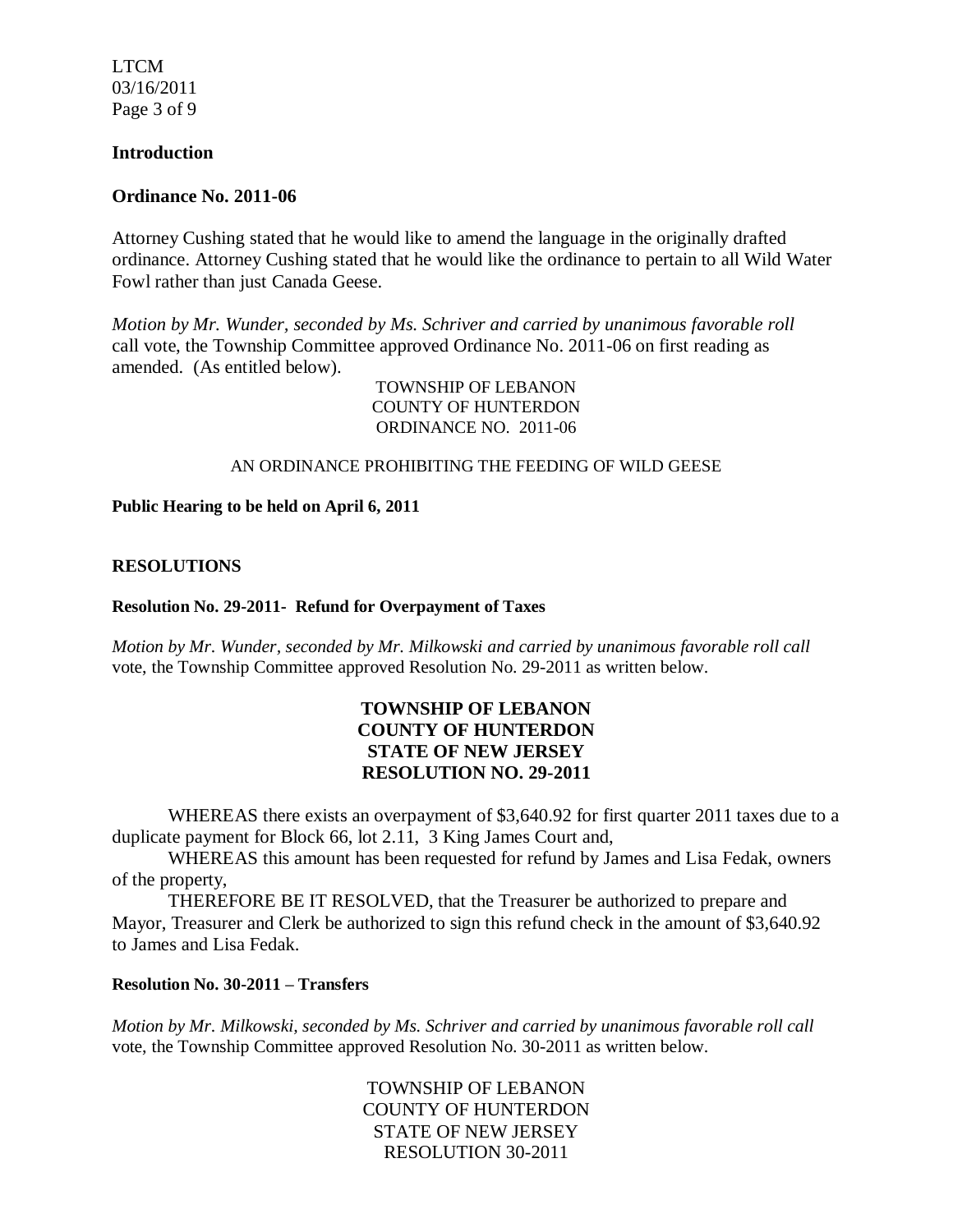LTCM 03/16/2011 Page 4 of 9

 WHEREAS, under the provisions of the Local Budget Law, certain transfers are allowable in the 2010 Budget, if it shall become necessary to expend an amount in excess of the respective sums appropriated therefore; and there shall be an excess in one or more appropriations; and

 WHEREAS, certain charges to be incurred that must be paid as designated by the credits herein shown and affected in the appropriations reflected are to be paid;

 NOW, THEREFORE BE IT RESOLVED BY THE MUNICIPAL COUNCIL OF THE TOWNSHIP OF LEBANON that the Chief Financial Officer be authorized to make the following transfers so that the above mentioned bills may be paid from the 2010 budget year:

| <b>ACCOUNT</b><br>Police O/E | <b>FROM</b><br>\$586.60 | TO       |
|------------------------------|-------------------------|----------|
| Planning Board O/E           |                         | \$586.60 |
| TOTAL                        | \$586.60                | \$586.60 |

#### **Resolution No. 31-2011 – Delay in Budget Introduction**

*Motion by Mr. Wunder, seconded by Mr. Milkowski and carried by unanimous favorable roll call*  vote, the Township Committee approved Resolution No. 31-2011 as written below.

# **TOWNSHIP OF LEBANON COUNTY OF HUNTERDON STATE OF NEW JERSEY RESOLUTION NO. 31-2011**

 WHEREAS, under provisions of N.J.S.A.40A:4-5, a municipality shall introduce the Local Municipal Budget no later than March 11 of the fiscal year; and,

 WHEREAS, the Township of Lebanon has delayed the introduction of the 2011 Municipal Budget past the statutory deadline; and,

 NOW, THEREFORE BE IT RESOLVED, by the Township Committee of the Township of Lebanon, Hunterdon County, New Jersey, that the Township of Lebanon hereby petitions the Director of the Division of Local Government Services to allow a delayed introduction of the 2011 Lebanon Township Municipal Budget; and,

 BE IT FURTHER RESOLVED that a certified copy of this Resolution shall be forwarded to the Director of the Division of Local Government Services, 101 South Broad Street, P.O. Box 803, Trenton, New Jersey 08625-0803.

### **Resolution No. 32-2011 – Special Item of Revenue~ Clean Communities Program Body Armor – Prior Year Unapprop.**

*Motion by Mr. Wunder, seconded by Mr. Morrison and carried by unanimous favorable roll call* vote, the Township Committee approved Resolution No. 32-2011 as written below.

> **TOWNSHIP OF LEBANON COUNTY OF HUNTERDON STATE OF NEW JERSEY RESOLUTION NO. 32-2011**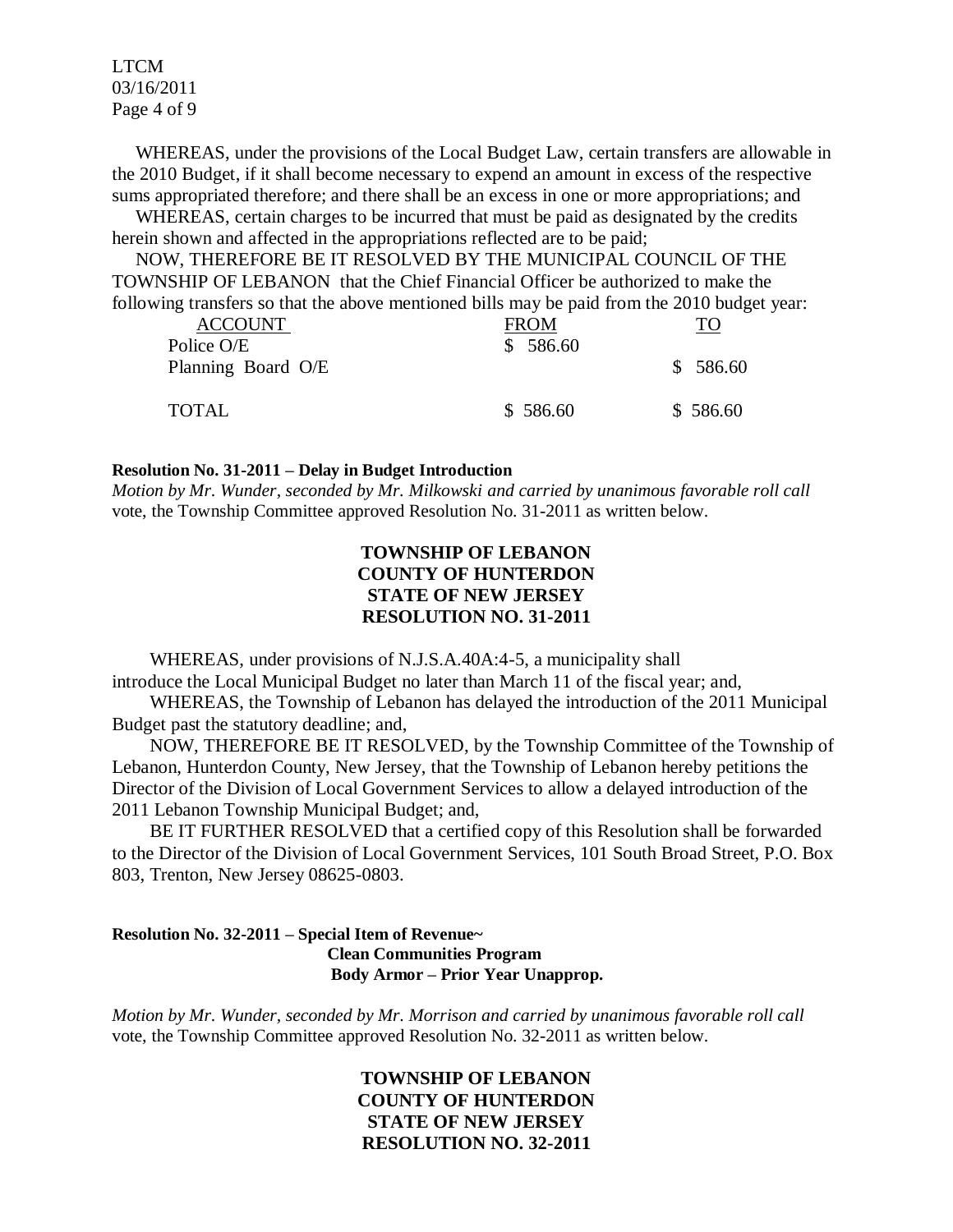LTCM 03/16/2011 Page 5 of 9

 WHEREAS, the 2011 Local Municipal Budget was introduced on the 16th day of March, 2011; and,

 WHEREAS, during the fiscal year 2011 the Township of Lebanon has been allocated a state grant for various programs in the amount of \$20,260.00.

 NOW, THEREFORE BE IT RESOLVED, that petition be made herewith to the Director of the Division of Local Government Services that the 2011 Local Municipal Budget include a special item of revenue under the heading of **"Special Items of General Revenue Anticipated with Prior Written Consent of Director of Local Government Services-Public and Private Revenues Offset with Appropriations:"**

| <b>Clean Communities Program</b>         | \$19,540.00 |
|------------------------------------------|-------------|
| <b>Body Armor</b> – Prior Year Unapprop. | 720.00      |
|                                          |             |

**\$20,260.00**

**Resolution No. 33-2011 – Special Item of Revenue ~ Uniform Safety Act**

*Motion by Mr. Milkowski, seconded by Mr. Wunder and carried by unanimous favorable roll call*  vote, the Township Committee approved Resolution No. 33-2011 as written below.

# **TOWNSHIP OF LEBANON COUNTY OF HUNTERDON STATE OF NEW JERSEY RESOLUTION NO. 33-2011**

 WHEREAS, the 2011 Local Municipal Budget was introduced on the 16th day of March, 2011; and,

 WHEREAS, during fiscal year 2011, the Township of Lebanon has been allocated a state grant for the Uniform Fire Safety Act in the amount of \$8,500.00.

 NOW, THEREFORE BE IT RESOLVED, that petition be made herewith to the Director of the Division of Local Government Services that the 2011 Local Municipal Budget include a special item of revenue under the heading of **"Special Items of General Revenue Anticipated with Prior Written Consent of Director of Local Government Services-Other Special Items: Uniform Fire Safety Act", in the amount of \$8,500.00.**

**Resolution No. 34-2011 - Deferral of School Taxes**

*Motion by Mr. Wunder, seconded by Ms. Schriver and carried by unanimous favorable roll call vote,* the Township Committee approved Resolution No. 34-2011 as written below.

> **TOWNSHIP OF LEBANON COUNTY OF HUNTERDON STATE OF NEW JERSEY RESOLUTION NO. 34-2011**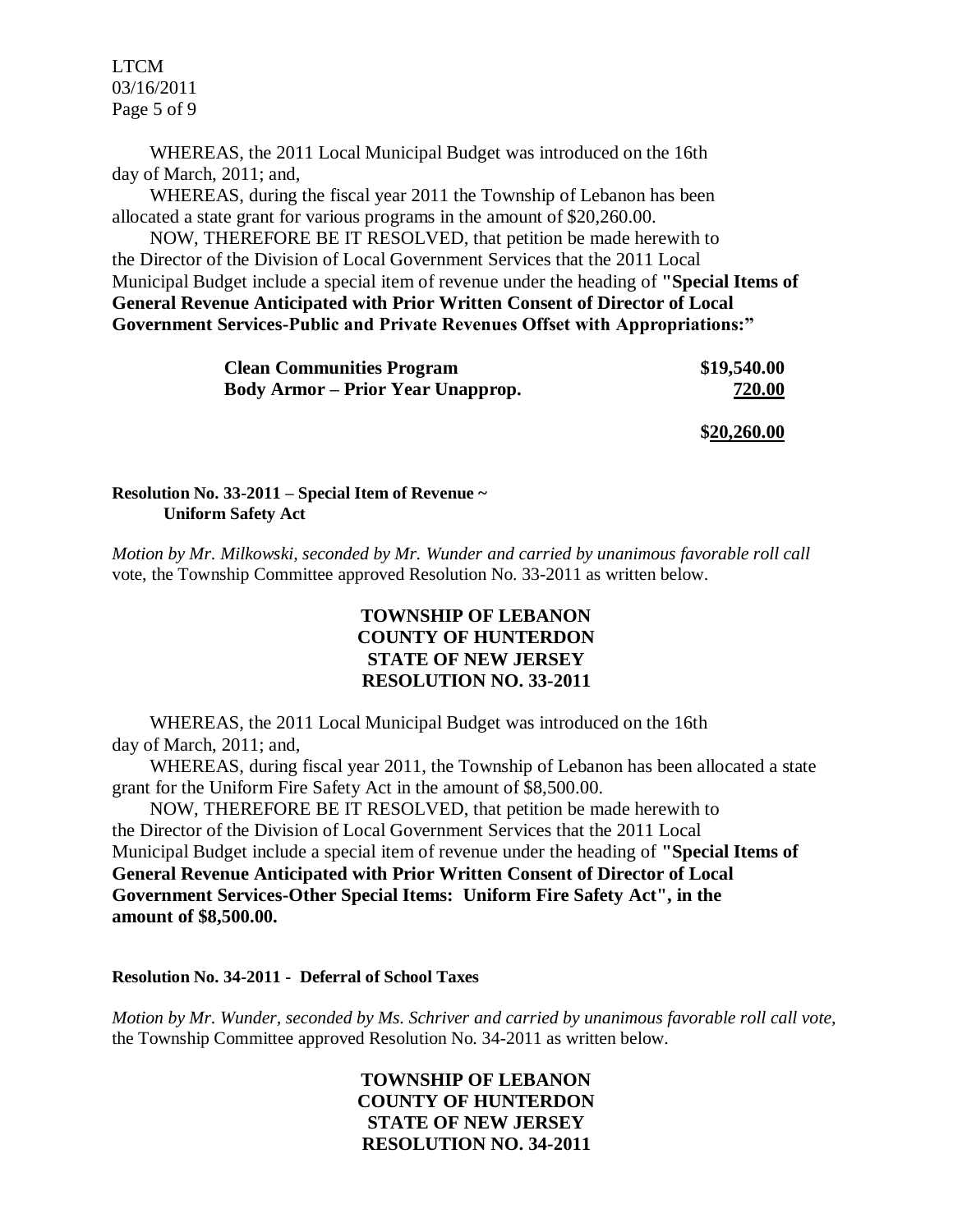LTCM 03/16/2011 Page 6 of 9

WHEREAS, the provisions of C.63, P.L.1991 (The Supplemental Municipal Property Tax Relief Act) under Section 13 required municipalities whose school tax year is on a fiscal basis to defer twenty-five (25) per cent of the maximum allowable amount and anticipate it into their budget over a four (4) year period beginning in budget year 1991, and ending in budget year 1994 as additional Municipal surplus to offset the local property tax levy for local purposes; and,

 WHEREAS, the provisions of C.63, P.L.1991 were amended in calendar year 1993 that changed the mandatory provision of the use of this deferred school tax to a permissive provision; and,

 WHEREAS, the revised provisions for electing to utilize the deferred school tax require the governing body to make such election by introduction of the municipal budget.

 NOW, THEREFORE, BE IT RESOLVED by the Township Committee of the Township of Lebanon that election be made to defer school taxes as of December 31, 2011, and be reflected in the Annual Financial Statement for the year 2011 as follows:

| <b>AMOUNT</b>                                                     | FY 10-11           | <b>MAXIMUM</b> |
|-------------------------------------------------------------------|--------------------|----------------|
|                                                                   | <b>SCHOOL LEVY</b> | OF DEFER TAX   |
| Local School Tax                                                  | \$10,606,595       | \$5,303,267    |
| TOTAL MAXIMUM DEFER TAX 12/31/10                                  |                    | 5,303,297      |
| LESS – DEFER TAX $12/31/09$                                       |                    | 2,521,263      |
| INCREASE IN MAXIMUM DEFER TAX<br>ALLOWABLE FOR CALENDAR YEAR 2011 |                    | \$2,782,034    |
| AMOUNT DEFERRED AT 12/31/10                                       |                    | \$375,000      |

**Resolution No. 35-2011 – Setting the Open Space Tax Rate**

*Motion by Mr. Wunder, seconded by Mr. Milkowski and carried by unanimous favorable roll call*  vote, the Township Committee approved Resolution No. 35-2011 as written below.

# **TOWNSHIP OF LEBANON COUNTY OF HUNTERDON STATE OF NEW JERSEY RESOLUTION NO. 35-2011**

 WHEREAS, the provisions of the Township of Lebanon's open space ordinance allows the township committee to set the open space tax rate annually within a specified range; and,

 WHEREAS, the township committee desires to set municipal open space tax rate at \$0.01 per \$100 of assessed valuation for the 2011 calendar year.

 NOW, THEREFORE, BE IT RESOLVED by the Township Committee of the Township of Lebanon that election be made to set the municipal open space tax rate at \$0.01 per \$100 of assessed valuation for the 2011 calendar year.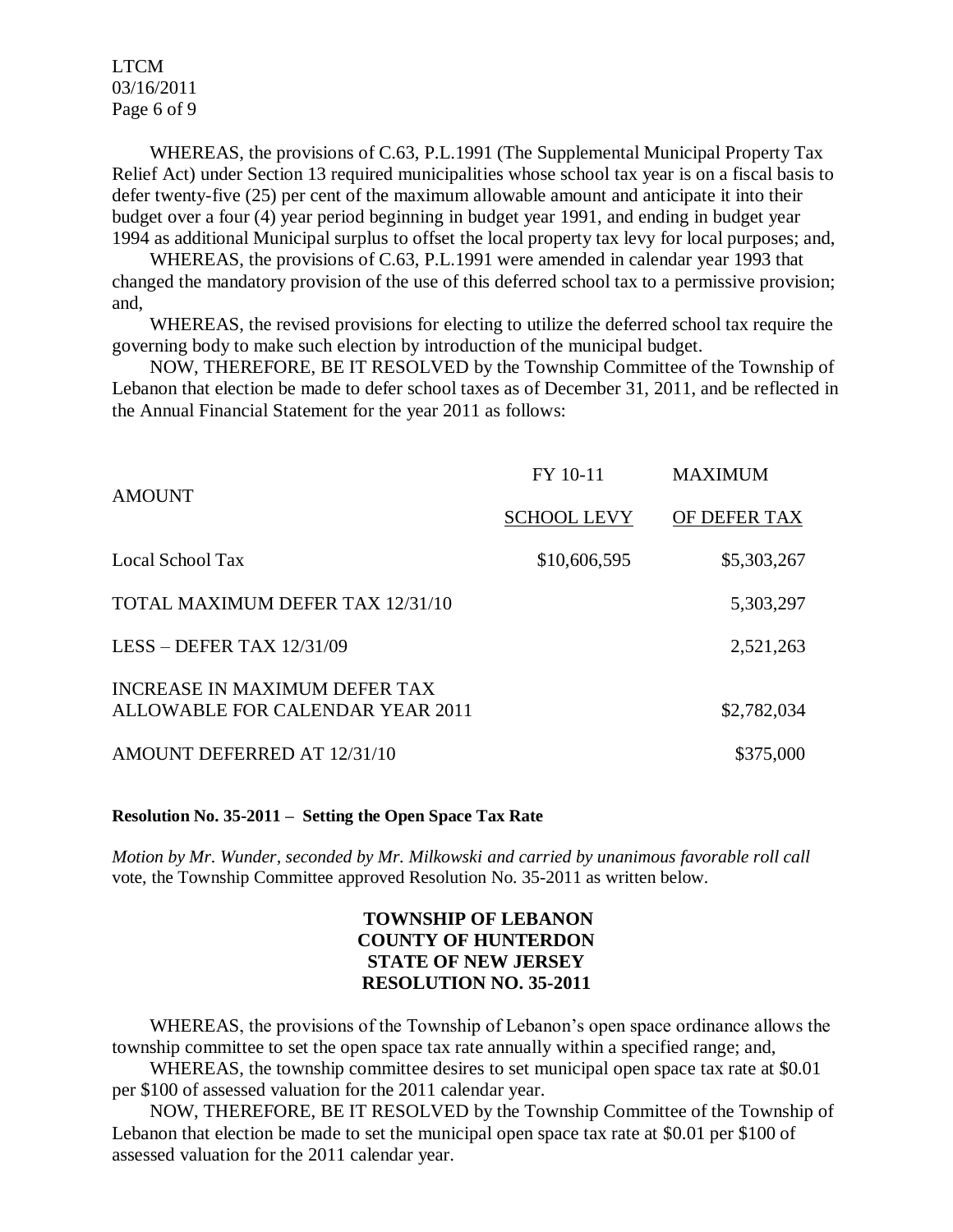LTCM 03/16/2011 Page 7 of 9

### **Resolution No. 36-2011 - 2011 Municipal Budget Introduction**

*Motion by Mr. Wunder, seconded by Ms. Schriver and carried by unanimous favorable roll call vote*, the Township Committee approved Resolution No. 36-2011 as written below.

# **TOWNSHIP OF LEBANON COUNTY OF HUNTERDON STATE OF NEW JERSEY RESOLUTION NO. 36-2011**

 WHEREAS, the Township of Lebanon is holding a meeting on March 16, 2011, for the purpose of introducing the 2011 Municipal Budget and conducting other matters; and, NOW, THEREFORE BE IT RESOLVED, by the Township Committee of the Township of Lebanon, Hunterdon County, New Jersey, that the Township of Lebanon hereby petitions the Director of the Division of Local Government Services that the 2011 Local Municipal Budget be introduced and approved on March 16, 2011.

## **2011 LEBANON TOWNSHIP MUNICIPAL BUDGET**

| Surplus anticipated general revenues  | 1,000,000.00<br>\$ |
|---------------------------------------|--------------------|
| <b>Total Miscellaneous revenue</b>    | 2,819,692.00       |
| <b>Receipts from Delinquent Taxes</b> | 275,000.00         |
| <b>Local Property Taxes</b>           | 679,196.00         |
| <b>Total General Revenues</b>         | \$4,773,878.00     |
| <b>Total Operations</b>               | \$3,600,610.00     |
| <b>Capital Improvements</b>           | 36,500.00          |
| Debt Service                          | 194,740.00         |
| <b>Statutory Expenses</b>             | 453,528.00         |
| <b>Reserve for Delinquent Taxes</b>   | 488,501.00         |
| <b>Total 2011 Municipal Budget</b>    | \$4,773,878.00     |
| <b>Municipal Tax Rate</b>             | \$0.09057          |

#### **OLD BUSINESS**

#### **COAH Rehabilitation Project –Gail Glashoff**

Ms. Glashoff came before the Township Committee to discuss a COAH Rehabilitation project request with the Township Committee. There is a resident who is in need of monetary assistance with a septic repair. Three quotes have been received which all exceed the bid threshold, therefore, formal bids must be obtained.

*Motion by Mr. Wunder, second by Mr. Milkowski and carried by favorable roll call vote, the*  Township Committee authorized Ms. Glashoff to work with the Township Engineer on bid specifications for the septic project.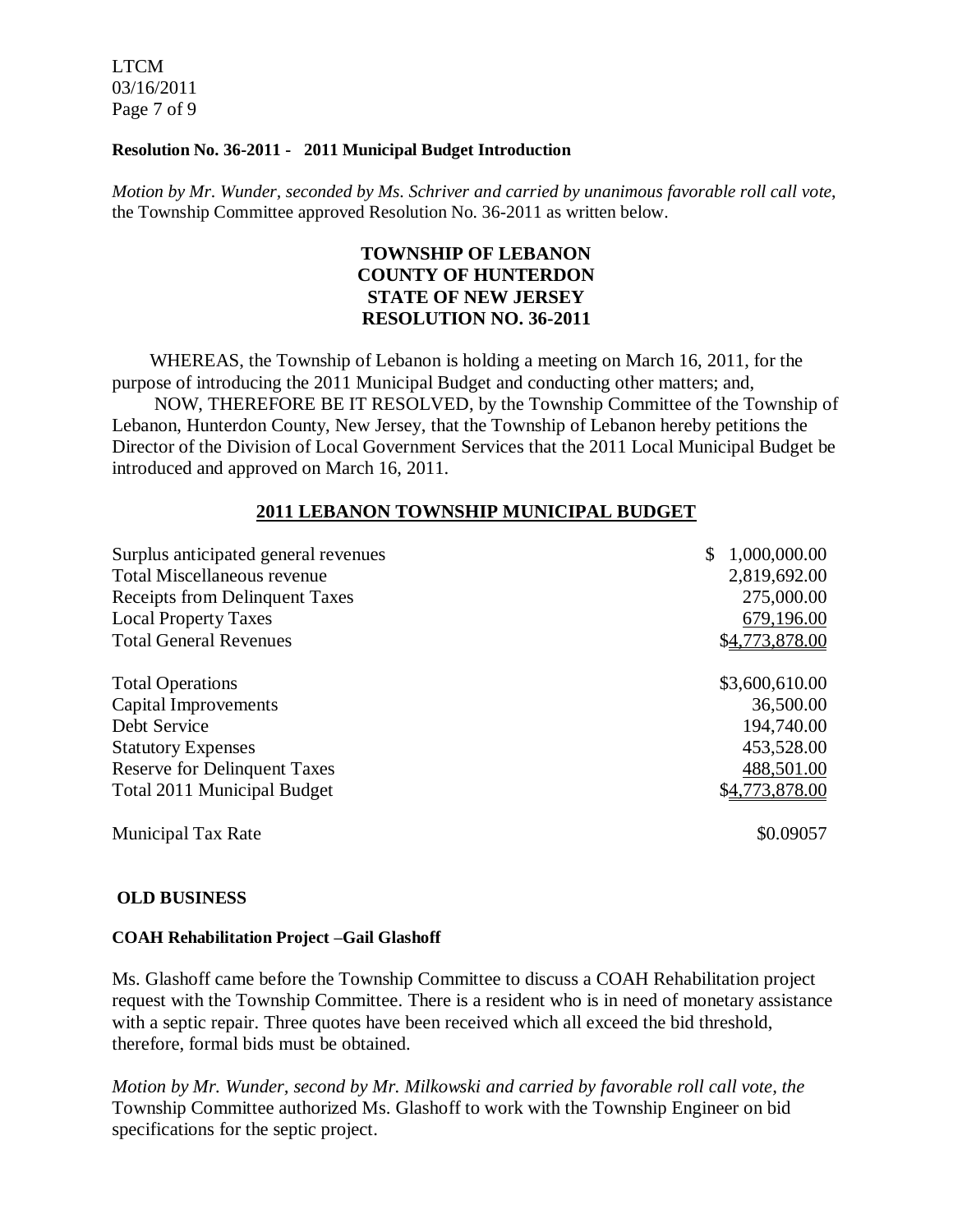LTCM 03/16/2011 Page 8 of 9 Ms. Glashoff informed the Township Committee that the COAH Trust Account is funded through new construction. However, due to the Highlands, new construction is down, therefore, they must consider how they will choose to fund the account in the future.

Ms. Glashoff stated that the COAH Ordinances are antiquated and need to be updated.

*Motion by Mr. Wunder, second by Mr. Morrison and carried by favorable roll call vote, the*  Township Committee authorized Planner Michael Bolan to modify the COAH Ordinances and to then refer them to Attorney Cushing for final review.

## **NEW BUSINESS**

## **Approve Two (2) Raffle Applications – Voorhees High School PTSA – April 29, 2011**

*Motion by Mr. Milkowski, seconded by Ms. Schriver and carried by favorable roll call vote, the* Township Committee approved two (2) raffle licenses for Voorhees High School PTSA for an event to be held on April 29, 2011.

### **Mt. Airy Road – DPW Project**

The DPW Manager Warren Gabriel sent correspondence to the Township Committee to inform them of potential funds which are available to cover damage caused by two large rain storms which occurred in March of 2010. The Township has already received \$15,000.00 and will be reimbursed approximately \$36,000.00, in addition, for repairs and labor from the storms.

Mr. Gabriel has worked with the FEMA Representatives to address substantial damage to Mt Airy Rd. The road is in very poor condition, it is in need drainage work and repaving. Mr. Gabriel provided FEMA with a cost estimate of \$294,000.00 for the repairs. FEMA has approved the cost of the repairs.

Mr. Gabriel is requesting permission to move forward with the Mt. Airy Road project. Once the project is completed the Township will be reimbursed for the expense. The reimbursement will includes material, equipment and labor costs. Mr. Gabriel stated that his intention for the project is to pay for the pipe, catch basins, and stone in the amount of \$58,000.00. The cost for repaving the road is estimated at \$216,000.00. Mr. Gabriel informed the Committee that he will certify the availability of funds with the Township CFO prior to proceeding with the project.

*Motion by Mr. Wunder, seconded by Mr. Morrison and carried by unanimous favorable roll call*  vote, the Township Committee approved the request of the DPW Manager to move forward with the roadwork subject to receiving a commitment letter from FEMA stating that the Township will be receiving a reimbursement in the amount of \$294,000.00.

## **PRESENTATION OF VOUCHERS**

Committee Members provided a description of vouchers exceeding \$1000.00.

*Motion by Mr. Wunder, seconded by Mr. Milkowski and carried by unanimous favorable roll call*  vote, the Township Committee approved the March 16, 2011 bill list in the amount of \$74,056.18